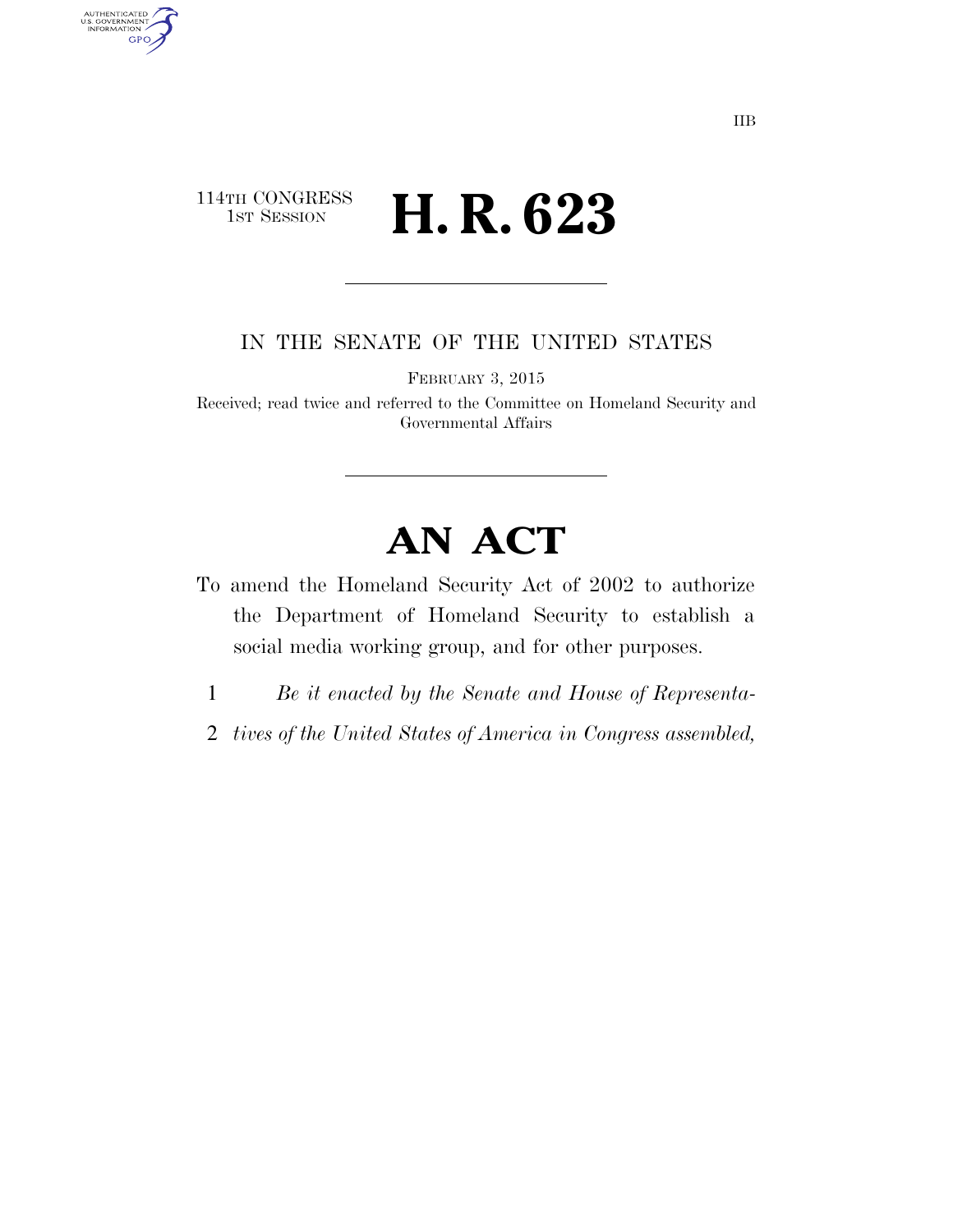#### **SECTION 1. SHORT TITLE.**

 This Act may be cited as the ''Social Media Working Group Act of 2015''.

#### **SEC. 2. SOCIAL MEDIA WORKING GROUP.**

 (a) IN GENERAL.—Title III of the Homeland Secu- rity Act of 2002 (6 U.S.C. 181 et seq.) is amended by adding at the end the following new section:

### **''SEC. 318. SOCIAL MEDIA WORKING GROUP.**

 ''(a) ESTABLISHMENT.—The Secretary shall estab- lish within the Department a social media working group (in this section referred to as the 'Group').

 ''(b) PURPOSE.—In order to enhance information sharing between the Department and appropriate stake- holders, the Group shall provide guidance and best prac- tices to the emergency preparedness and response commu- nity on the use of social media technologies before, during, and after a terrorist attack or other emergency.

18 "(c) MEMBERSHIP.—

**HR 623 RFS** 19 "(1) In GENERAL.—The Under Secretary for Science and Technology shall serve as the permanent chairperson of the Group, and shall designate, on a rotating basis, a representative from a State or local government who is a member of the Group to serve as co-chairperson. The Under Secretary shall estab- lish term limits for individuals appointed to the Group pursuant to paragraph (2). Membership of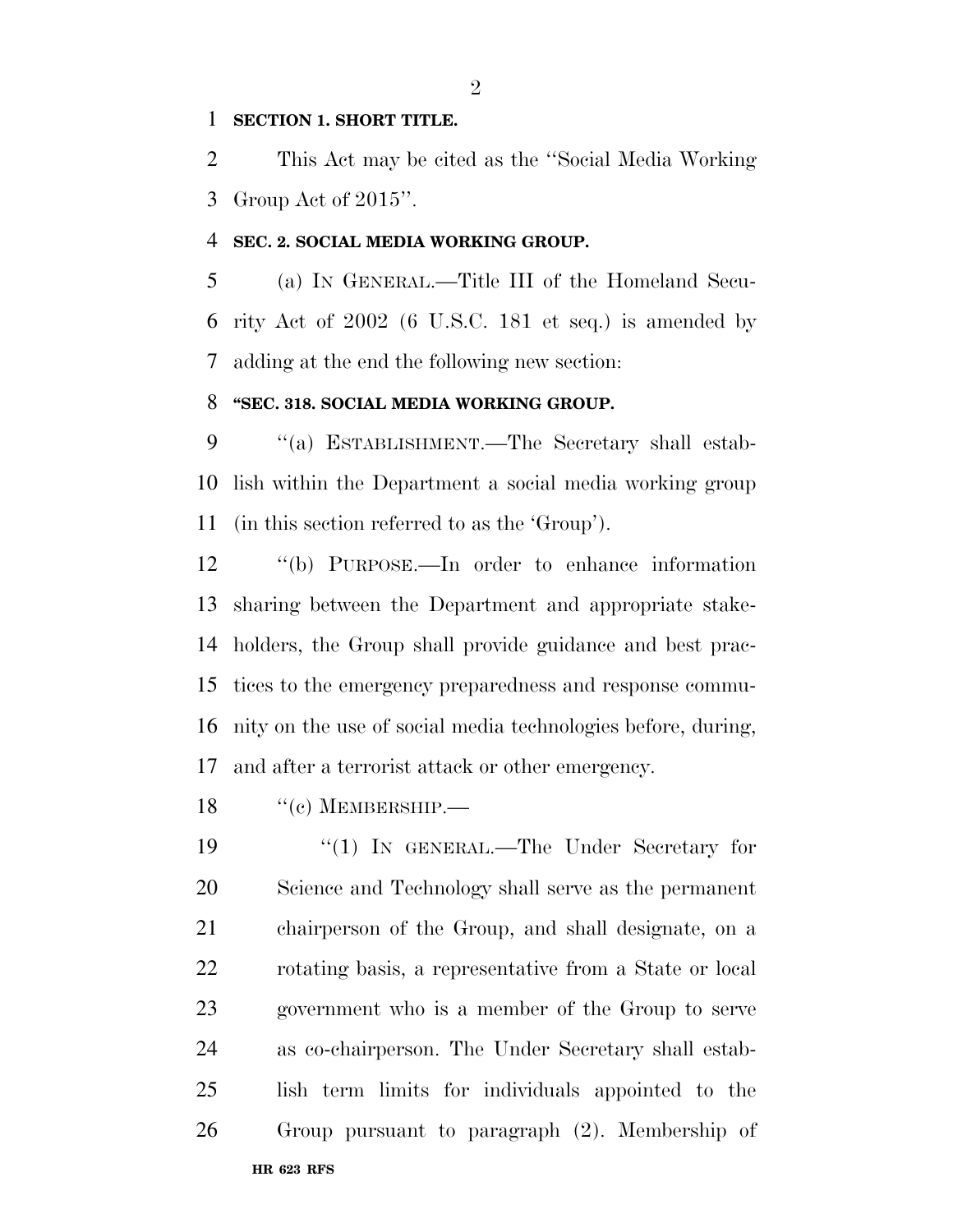| $\mathbf{1}$   | the Group shall be composed of a cross section of     |
|----------------|-------------------------------------------------------|
| $\overline{2}$ | subject matter experts from Federal, State, local,    |
| 3              | tribal, and nongovernmental organization practi-      |
| $\overline{4}$ | tioners, including representatives from the following |
| 5              | entities:                                             |
| 6              | "(A) The Office of Public Affairs of the              |
| $\overline{7}$ | Department.                                           |
| 8              | $\lq\lq$ (B) The Office of the Chief Information      |
| 9              | Officer of the Department.                            |
| 10             | "(C) The Privacy Office of the Depart-                |
| 11             | ment.                                                 |
| 12             | "(D) The Federal Emergency Management                 |
| 13             | Agency.                                               |
| 14             | "(E) The Office of Disability Integration             |
| 15             | and Coordination of the Federal Emergency             |
| 16             | Management Agency.                                    |
| 17             | $\lq\lq(F)$ The American Red Cross.                   |
| 18             | $\lq\lq$ (G) The Forest Service.                      |
| 19             | "(H) The Centers for Disease Control and              |
| 20             | Prevention.                                           |
| 21             | "(I) The United States Geological Survey.             |
| 22             | "(J) The National Oceanic and Atmos-                  |
| 23             | pheric Administration.                                |
| 24             | "(2) ADDITIONAL MEMBERS.—The Under Sec-               |
| 25             | retary for Science and Technology shall appoint, on   |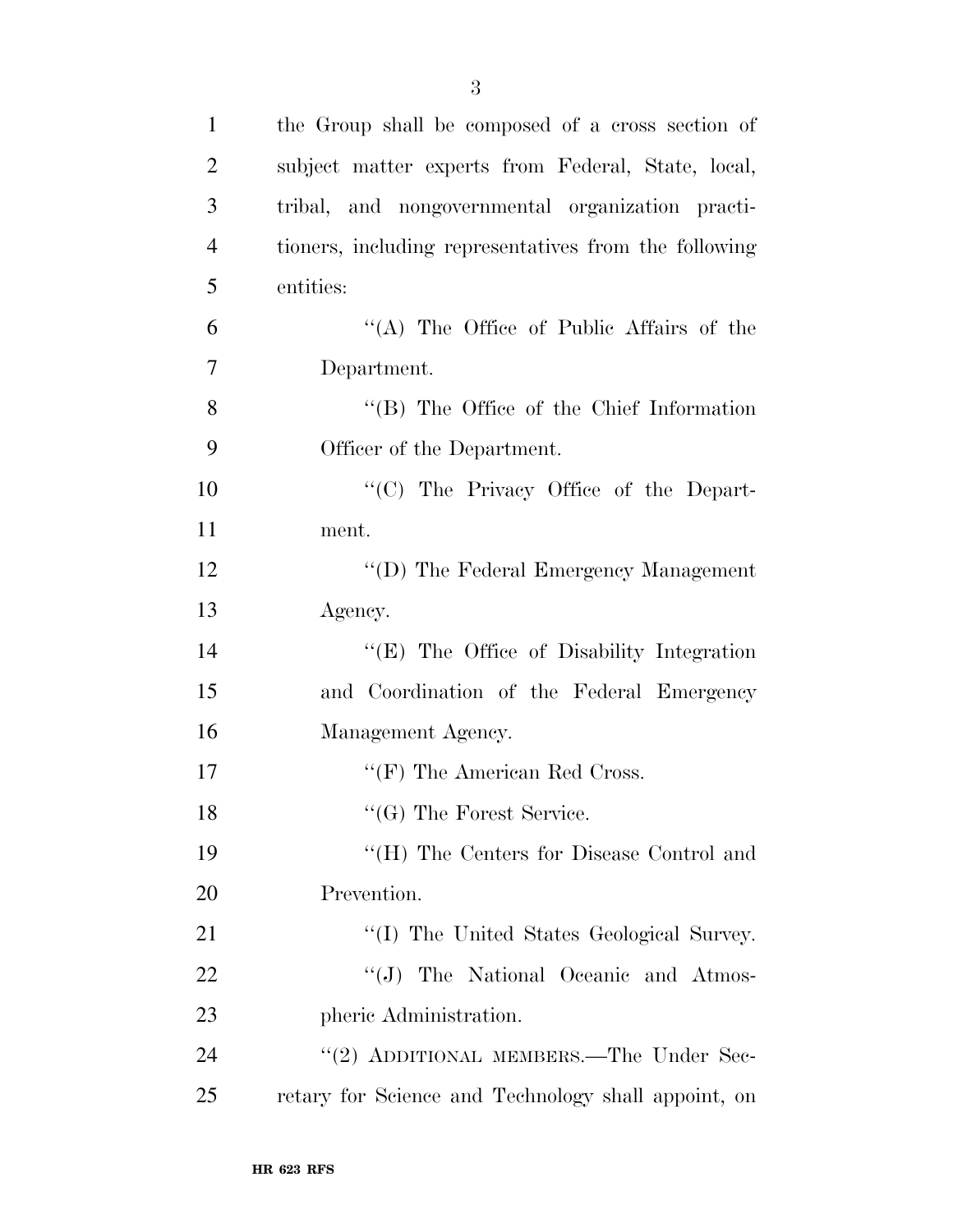| $\mathbf{1}$   | a rotating basis, qualified individuals to the Group.         |
|----------------|---------------------------------------------------------------|
| 2              | total number of such additional members<br>The                |
| 3              | shall—                                                        |
| $\overline{4}$ | "(A) be equal to or greater than the total                    |
| 5              | number of regular members under paragraph                     |
| 6              | $(1)$ ; and                                                   |
| $\overline{7}$ | $\lq\lq(B)$ include—                                          |
| 8              | $\cdot$ (i) not fewer than three representa-                  |
| 9              | tives from the private sector; and                            |
| 10             | "(ii) representatives from—                                   |
| 11             | "(I) State, local, and tribal enti-                           |
| 12             | ties, including from—                                         |
| 13             | $\cdot$ (aa) law enforcement;                                 |
| 14             | "(bb) fire services;                                          |
| 15             | "(cc) emergency manage-                                       |
| 16             | ment; and                                                     |
| 17             | "(dd) public health entities;                                 |
| 18             | "(II) universities and academia;                              |
| 19             | and                                                           |
| 20             | "(III) nonprofit disaster relief or-                          |
| 21             | ganizations.                                                  |
| 22             | "(d) CONSULTATION WITH NON-MEMBERS.-To the                    |
| 23             | extent practicable, the Group shall work with existing bod-   |
| 24             | ies in the public and private sectors to carry out subsection |
| 25             | (b).                                                          |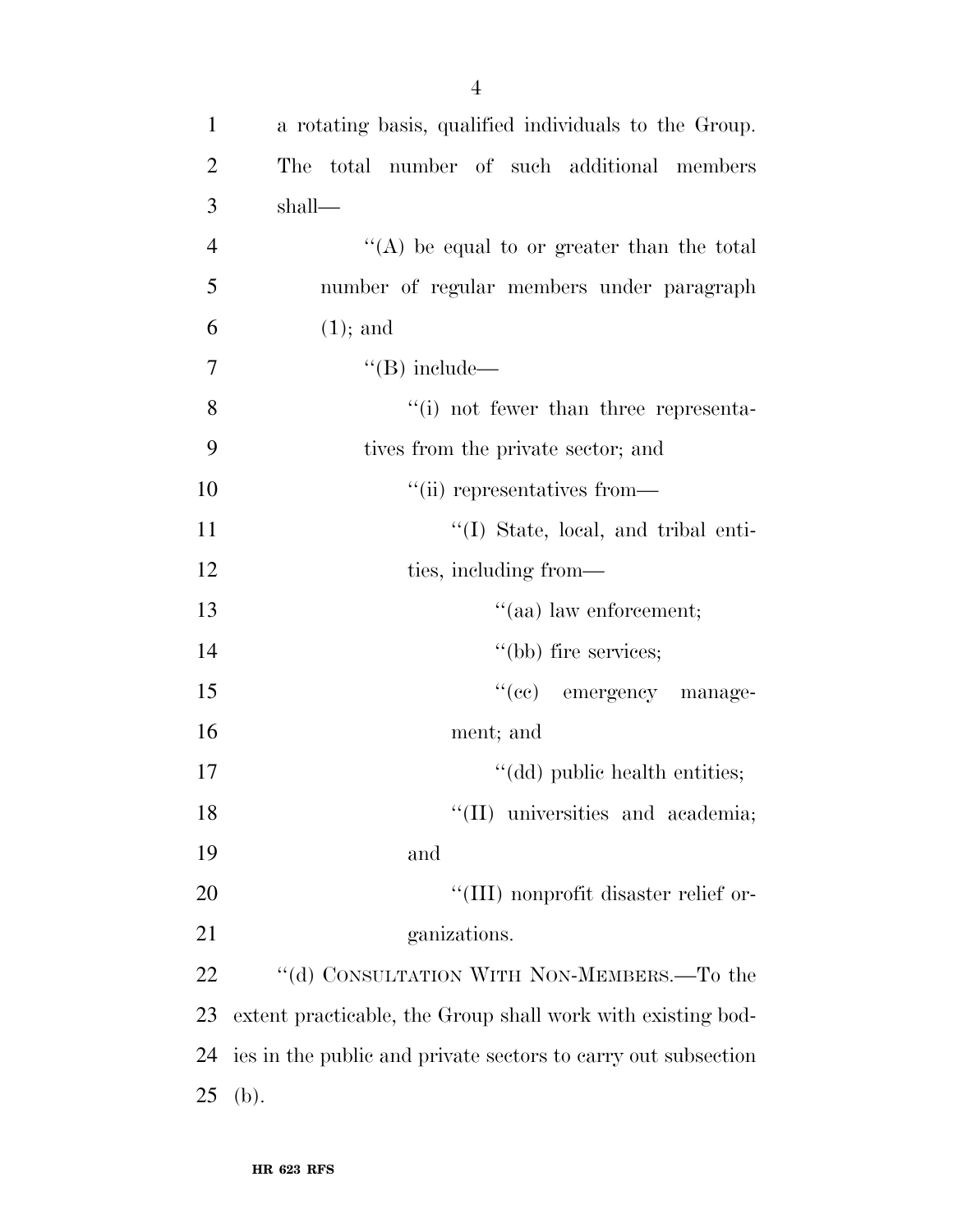1 "(e) MEETINGS.—

| $\overline{2}$ | "(1) INITIAL MEETING.—Not later than $90$                   |
|----------------|-------------------------------------------------------------|
| 3              | days after the date of the enactment of this section,       |
| $\overline{4}$ | the Group shall hold its initial meeting. Such initial      |
| 5              | meeting may be held virtually.                              |
| 6              | $\cdot\cdot\cdot(2)$ SUBSEQUENT MEETINGS.—After the initial |
| 7              | meeting under paragraph (1), the Group shall meet           |
| $8\,$          | at least twice each year, or at the call of the Chair-      |
| 9              | person. Such subsequent meetings may be held vir-           |
| 10             | tually.                                                     |
| 11             | "(f) NONAPPLICABILITY OF FACA.—The Federal                  |
| 12             | Advisory Committee Act (5 U.S.C. App.) shall not apply      |
| 13             | to the Group.                                               |
| 14             | "(g) REPORTS.—Not later than March 30 of each               |
| 15             | year, the Group shall submit to the appropriate congres-    |
| 16             | sional committees a report that includes the following:     |
| 17             | $\lq(1)$ A review of current and emerging social            |
| 18             | media technologies being used to support prepared-          |
| 19             | ness and response activities related to terrorist at-       |
| 20             | tacks and other emergencies.                                |
| 21             | $\lq(2)$ A review of best practices and lessons             |
| 22             | learned on the use of social media during the re-           |
| 23             | sponse to terrorist attacks and other emergencies           |
| 24             | that occurred during the period covered by the re-          |
| 25             | port at issue.                                              |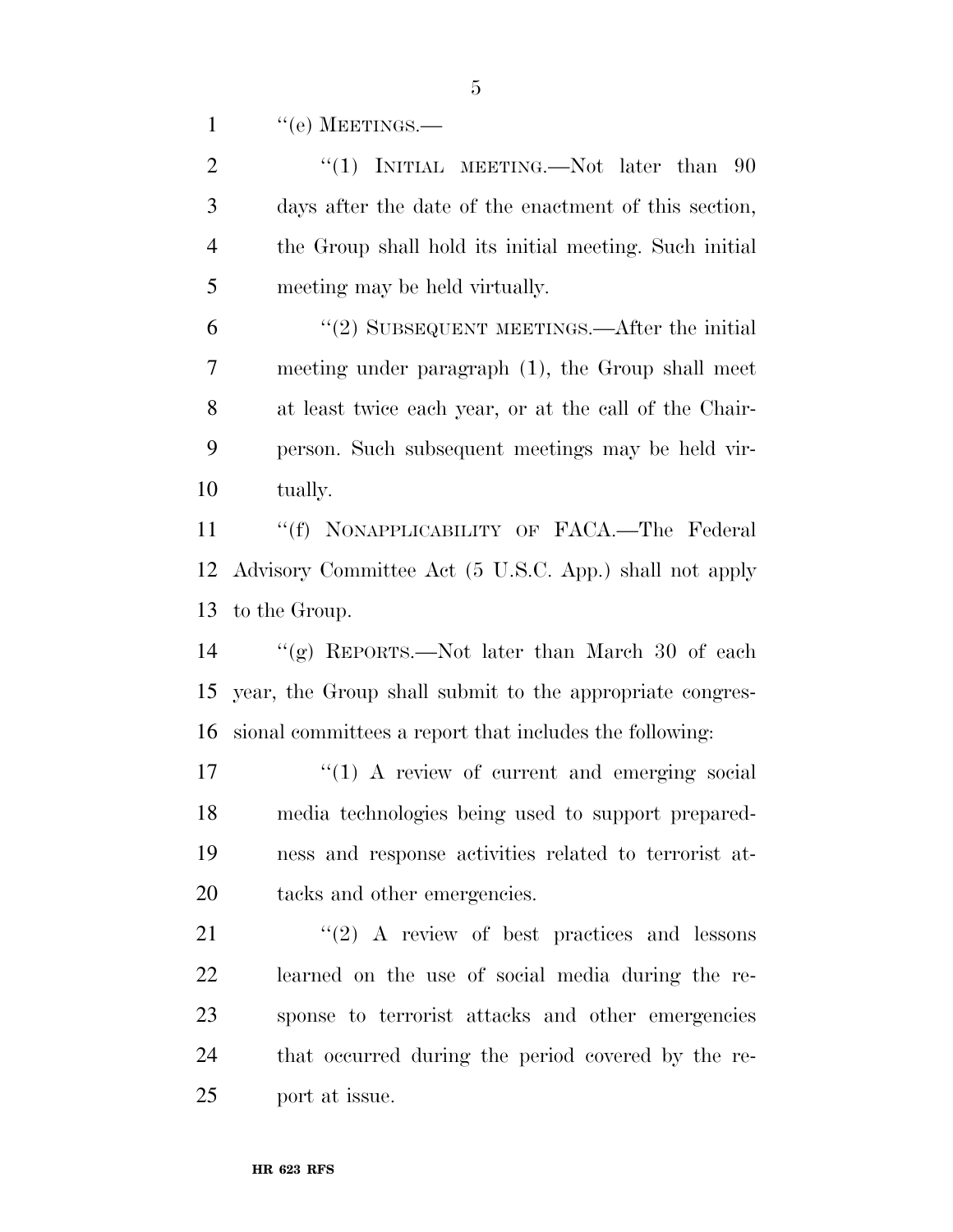1 ''(3) Recommendations to improve the Depart- ment's use of social media for emergency manage-ment purposes.

4 "(4) Recommendations to improve public awareness of the type of information disseminated through social media, and how to access such infor- mation, during a terrorist attack or other emer-gency.

 ''(5) Recommendations to improve information sharing among the Department and its components.

11 ''(6) Recommendations to improve information sharing among State and local governments.

13 ''(7) A review of available training for Federal, State, local, and tribal officials on the use of social media in response to a terrorist attack or other emergency.

17  $\frac{17}{18}$   $\frac{17}{18}$   $\frac{17}{18}$   $\frac{17}{18}$   $\frac{17}{18}$   $\frac{17}{18}$   $\frac{17}{18}$   $\frac{17}{18}$   $\frac{17}{18}$   $\frac{17}{18}$   $\frac{17}{18}$   $\frac{17}{18}$   $\frac{17}{18}$   $\frac{17}{18}$   $\frac{17}{18}$   $\frac{17}{18}$   $\frac{17}{18}$   $\frac{17}{18}$   $\frac$  the private sector to discuss and resolve legal, oper-ational, technical, privacy, and security concerns.''.

 (b) CLERICAL AMENDMENT.—The table of contents in section 1(b) of the Homeland Security Act of 2002 is